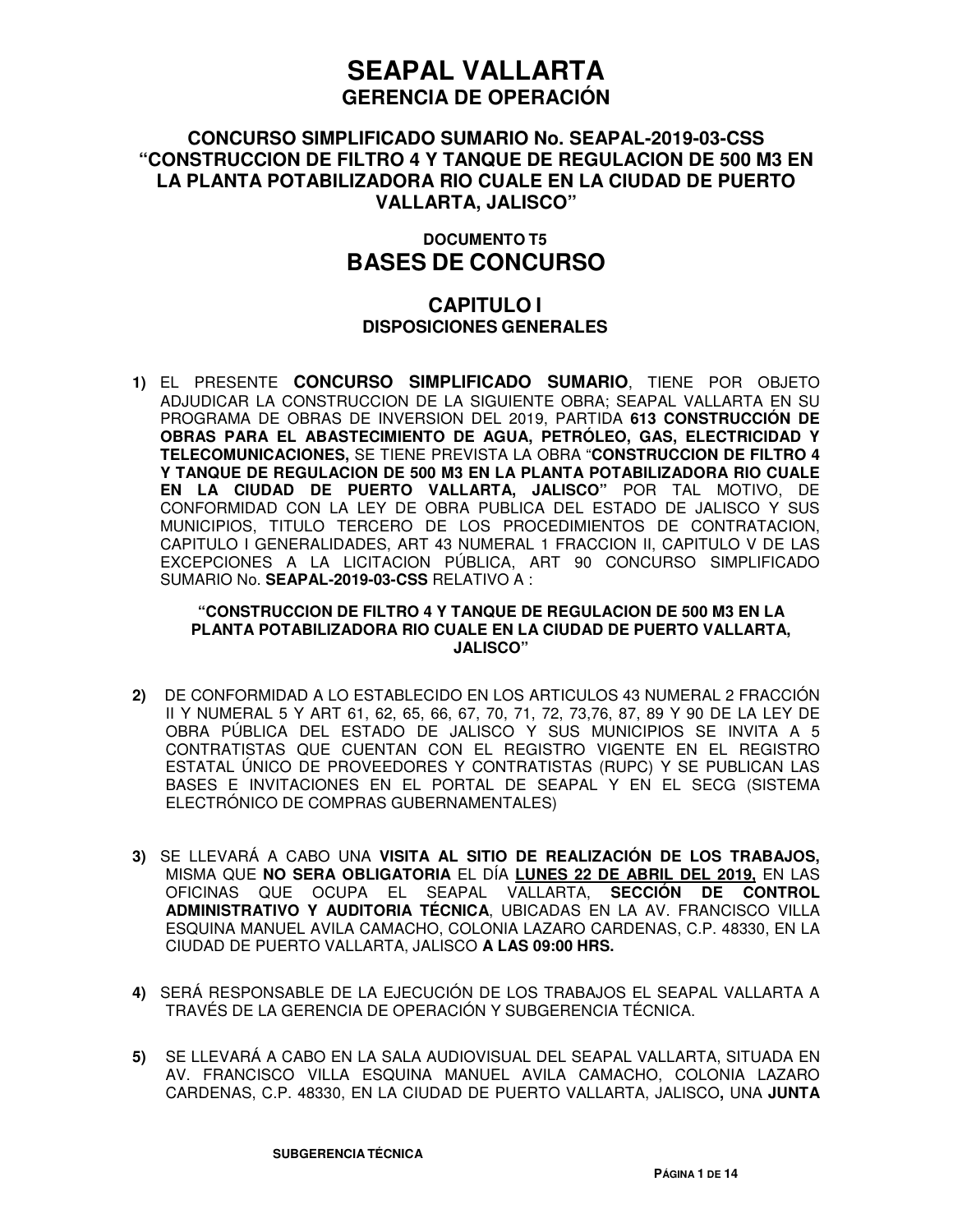### **CONCURSO SIMPLIFICADO SUMARIO No. SEAPAL-2019-03-CSS "CONSTRUCCION DE FILTRO 4 Y TANQUE DE REGULACION DE 500 M3 EN LA PLANTA POTABILIZADORA RIO CUALE EN LA CIUDAD DE PUERTO VALLARTA, JALISCO"**

**ACLARATORIA**: **MIERCOLES 24 DE ABRIL DEL 2019, A LAS 10:00 HRS,**  LEVANTÁNDOSE EL ACTA CORRESPONDIENTE

LAS DUDAS O ACLARACIONES A LAS BASES DEL CONCURSO SIMPLIFICADO SUMARIO, SUS ANEXOS, EL MODELO DE CONTRATO, CATÁLOGO DE CONCEPTOS Y PROYECTO, PREVIO A LA JUNTA DE ACLARACIONES, DEBERÁN ENVIARSE POR CORREO ELECTRÓNICO HASTA 24 HORAS DE ANTICIPACIÓN A LA FECHA PROGRAMADA PARA EL EVENTO, AL SIGUIENTE CORREO: CARLOS.MANZANO@SEAPAL.GOB.MX A LAS QUE SE DARÁ RESPUESTA EN EL CITADO ACTO O POR MEDIO DE CIRCULAR ACLARATORIA

LA JUNTA ACLARATORIA SERÁ LA ÚNICA INSTANCIA PARA SOLICITAR ACLARACIONES O MODIFICACIONES A LAS BASES, SUS ANEXOS Y A LAS CLAUSULAS DEL MODELO DE CONTRATO, LAS CUALES SERÁN PONDERADAS Y CONTESTADAS POR SEAPAL VALLARTA Y EN CASO DE NO SOLVENTARSE DURANTE EL DESARROLLO DE LA MISMA, GIRE **CIRCULAR ACLARATORIA** A TODOS LOS PARTICIPANTES.

#### **6) ACREDITACIÓN DEL LICITANTE Y DOCUMENTOS MÍNIMOS E INDISPENSABLES A PRESENTAR EN REVISIÓN PRELIMINAR.**

LOS LICITANTES DEBERÁN PRESENTAR PREVIO AL ACTO DE PRESENTACIÓN DE PROPUESTAS, LA DOCUMENTACIÓN SEÑALADA EN LOS INCISOS **A)** AL **E)** DE ESTE NUMERAL, LOS RESULTADOS SERÁN ENTREGADOS MEDIANTE ACTA DE REVISIÓN PRELIMINAR QUE DEBERÁN ENTREGAR PREVIO A LA APERTURA DE PROPUESTAS.

LA ACREDITACIÓN **SERÁ DEL DÍA LUNES 15 DE ABRIL AL LUNES 22 DE ABRIL DEL 2019, DE LAS 9:00 HRS. HASTA LAS 15:00 HRS**., CON EL C. CARLOS GARCIA PAEZ, EN LA SUBGERENCIA TECNICA DEL SEAPAL VALLARTA.

LA ACREDITACIÓN DEL LICITANTE SERÁ MEDIANTE LA ENTREGA EN ORIGINAL Y COPIA DE LOS SIGUIENTES DOCUMENTOS:

A).- SOLICITUD POR ESCRITO DONDE EXPRESEN SU INTERES EN PARTICIPAR EN EL CONCURSO, INDICANDO EL NÚMERO Y DESCRIPCIÓN DE ESTA. (DOCUMENTO RP-1).

B).- DEBERÁ PRESENTAR REGISTRO ACTUALIZADO AL REGISTRO ESTATAL ÚNICO DE PROVEEDORES Y CONTRATISTAS (RUPC). (DOCUMENTO RP-2).

C).- .SOLICITUD ACTUALIZADA (CON UNA ANTIGÜEDAD NO MAYOR A 30 DIAS) DE OPINIÓN SOBRE EL CUMPLIMIENTO DE OBLIGACIONES FISCALES EMITIDO POR EL SAT, DONDE SE COMPRUEBE QUE EL PARTICIPANTE SE ENCUENTRA AL CORRIENTE DE SUS OBLIGACIONES FISCALES (DOCUMENTO RP-3).

D).- SOLICITUD ACTUALIZADA (CON UNA ANTIGÜEDAD NO MAYOR A 30 DIAS) DE OPINIÓN SOBRE EL CUMPLIMIENTO DE OBLIGACIONES FISCALES EN MATERIA DE SEGURIDAD SOCIAL EMITIDO POR EL IMSS, DONDE SE COMPRUEBE QUE EL PARTICIPANTE SE ENCUENTRA AL CORRIENTE DE SUS OBLIGACIONES FISCALES EN MATERIA DE SEGURIDAD SOCIAL (DOCUMENTO RP-4).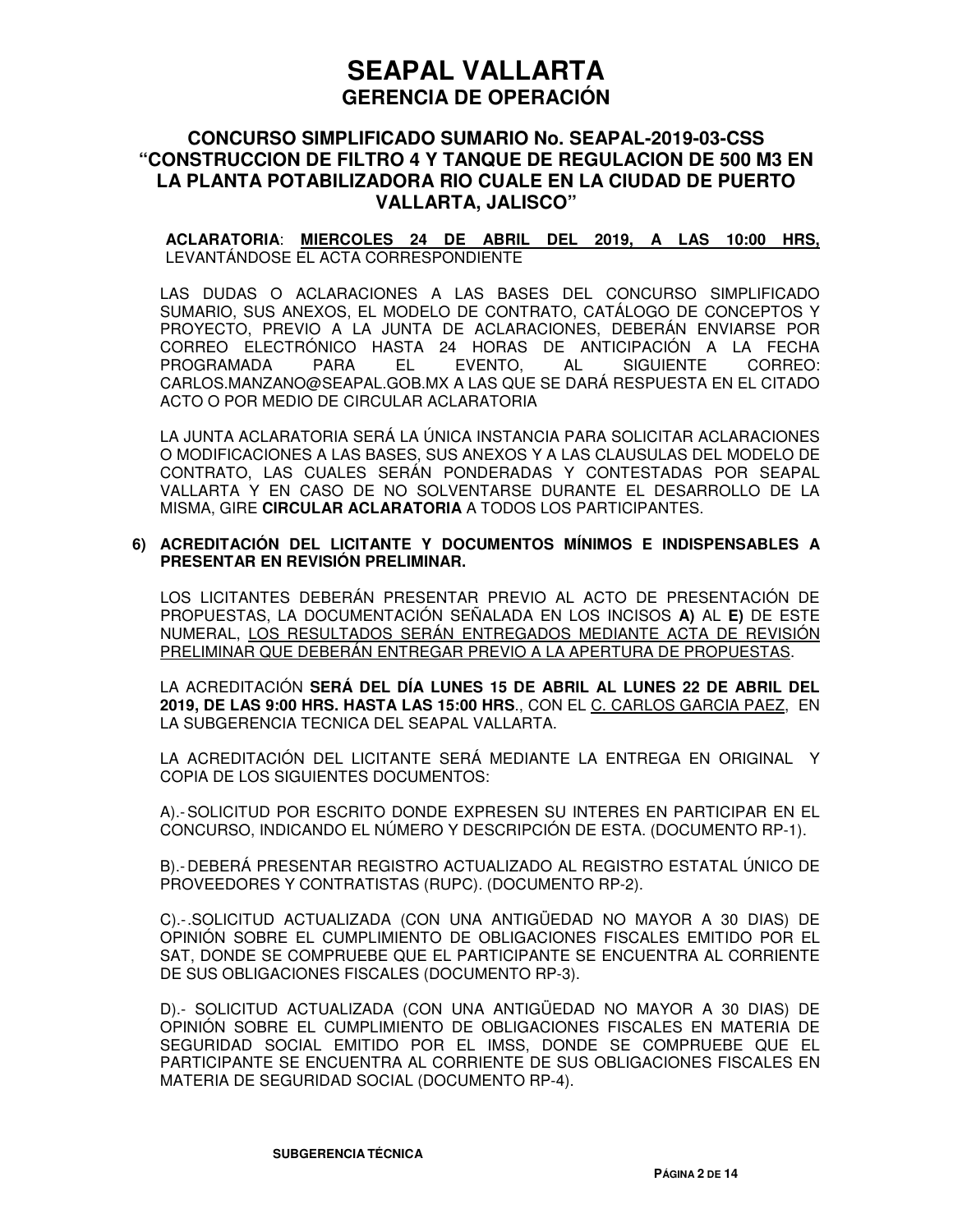## **CONCURSO SIMPLIFICADO SUMARIO No. SEAPAL-2019-03-CSS "CONSTRUCCION DE FILTRO 4 Y TANQUE DE REGULACION DE 500 M3 EN LA PLANTA POTABILIZADORA RIO CUALE EN LA CIUDAD DE PUERTO VALLARTA, JALISCO"**

E).- DECLARACIÓN ESCRITA Y BAJO PROTESTA DE DECIR VERDAD, DE NO ENCONTRARSE EN NINGUNO DE LOS SUPUESTOS DEL ARTÍCULO 48, DE LA LEY DE OBRA PÚBLICA DEL ESTADO DE JALISCO Y SUS MUNICIPIOS. (DOCUMENTO RP-5).

#### **7) ACTO DE PRESENTACIÓN Y APERTURA DE PROPOSICIONES.**

ESTE ACTO SE LLEVARÁ A CABO EN JUNTA PÚBLICA QUE SE CELEBRARÁ A **LAS 10:00 HRS.** DEL DÍA **MARTES 30 DE ABRIL DEL 2019,** EN LA SALA AUDIOVISUAL DEL SEAPAL VALLARTA, SITA EN AV. FRANCISCO VILLA ESQUINA MANUEL AVILA CAMACHO, COLONIA LAZARO CARDENAS, C.P. 48330, EN LA CIUDAD DE PUERTO VALLARTA, JALISCO**,** LEVANTÁNDOSE EL ACTA CORRESPONDIENTE.

- **8)** SE ESTABLECE COMO PLAZO DE EJECUCIÓN: FECHA DE INICIO**: LUNES 13 DE MAYO DEL 2019** Y COMO FECHA DE TERMINACIÓN: **MARTES 12 DE NOVIEMBRE DEL 2019**. EL PLAZO DE EJECUCIÓN DE LOS TRABAJOS PARA LA OBRA SERÁ DE **184 DÍAS NATURALES.**
- **9)** EL ORIGEN DE LOS FONDOS PARA REALIZAR LOS TRABAJOS SON DE RECURSOS PROPIOS DEL SEAPAL VALLARTA, PARTIDA PRESUPUESTAL COG 616 OTRAS CONSTRUCCIONES DE INGENIERÍA CIVIL U OBRA PESADA SUB-CUENTA 6161 CONSTRUCCIÓN PRESAS Y REPRESAS
- **10)** EL SEAPAL VALLARTA, OTORGARÁ UN ANTICIPO, EN UNA SOLA EXHIBICIÓN DEL **30%** DE LA ASIGNACIÓN PRESUPUESTAL APROBADA AL CONTRATO (5% PARA EL INICIO DE TRABAJOS Y EL 25% PARA LA COMPRA DE MATERIALES).
- **11)** EL RESULTADO TÉCNICO, ECONOMICO Y **FALLO DE CONCURSO,** SE DARÁ A CONOCER A LOS PARTICIPANTES A LAS **10:00 HRS.** EL DÍA **MIERCOLES 8 DE MAYO DEL 2019,** EN LA SALA AUDIOVISUAL DEL SEAPAL VALLARTA, EN EL DOMICILIO ANTERIORMENTE MENCIONADO.
- **12)** FIRMA DEL CONTRATO:
	- LA CITA PARA LA FIRMA DEL CONTRATO SERÁ A LAS **10:00 HRS**. DEL DÍA **JUEVES 9 DE MAYO DEL 2019**, EN LA SUBGERENCIA TÉCNICA ADSCRITA A LA GERENCIA DE OPERACIÓN DEL SEAPAL VALLARTA, EN EL DOMICILIO ANTERIORMENTE MENCIONADO

## **CAPITULO II CRITERIOS DE EVALUACION DE LAS PROPOSICIONES**

**1.-** LA REVISIÓN Y ADJUDICACIÓN DEL CONTRATO SE SUJETARÁ A LOS **CRITERIOS GENERALES** QUE ESTABLECEN LOS ARTICULOS 71 AL 75 DE LA LEY DE OBRA PÚBLICA DEL ESTADO DE JALISCO Y SUS MUNICIPIOS.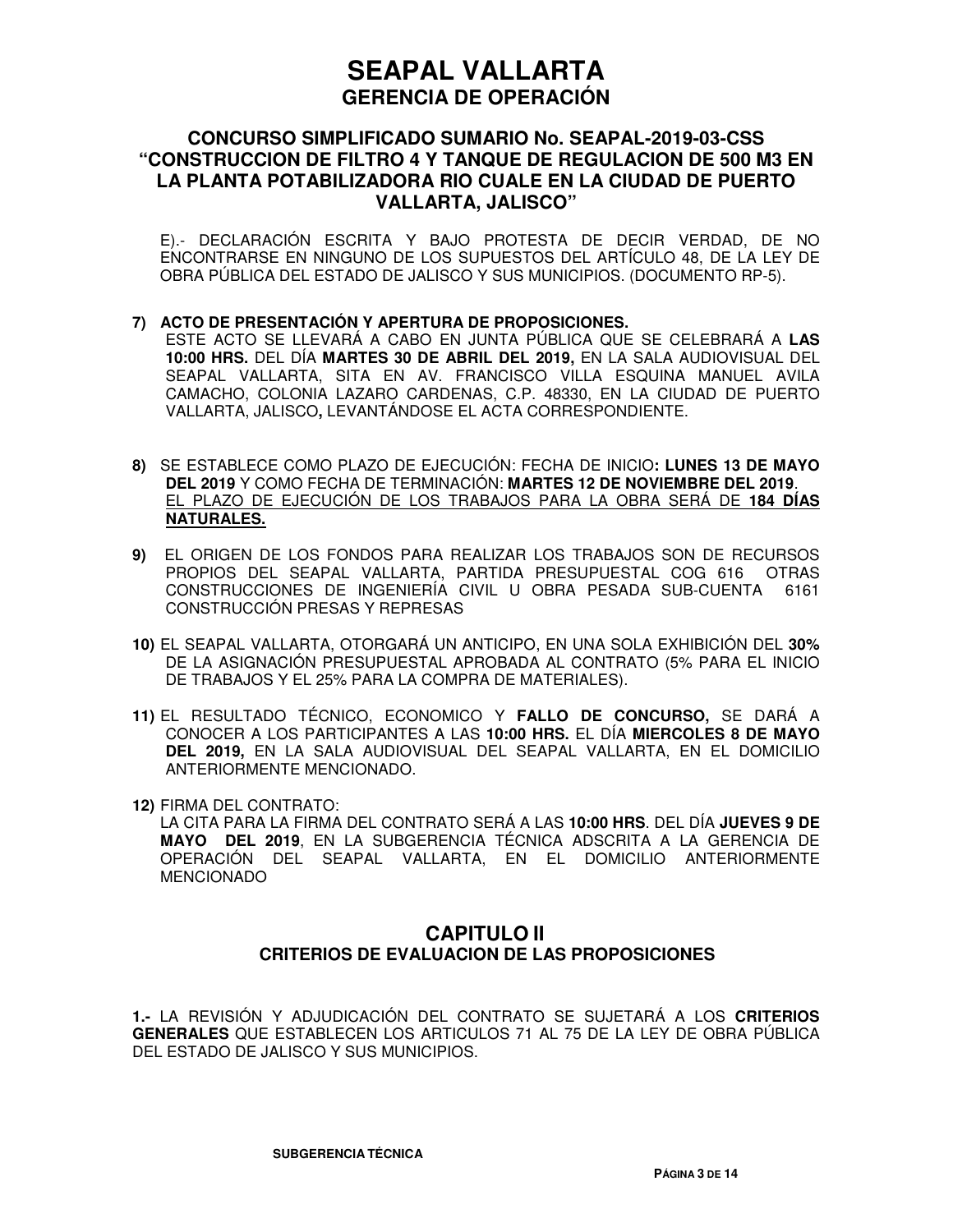## **CONCURSO SIMPLIFICADO SUMARIO No. SEAPAL-2019-03-CSS "CONSTRUCCION DE FILTRO 4 Y TANQUE DE REGULACION DE 500 M3 EN LA PLANTA POTABILIZADORA RIO CUALE EN LA CIUDAD DE PUERTO VALLARTA, JALISCO"**

LAS PROPUESTAS SE EVALUARÁN DE CONFORMIDAD AL **PROCEDIMIENTO ESTABLECIDO EN EL ARTICULO 73 DE LA LEY DE** OBRA PÚBLICA DEL ESTADO DE JALISCO Y SUS MUNICIPIOS, **EVALUACIÓN BINARIA Y TASACIÓN ARITMÉTICA.** 

#### **EL PORCENTAJE DETERMINADO COMO RANGO DE ACEPTACIÓN SERA DEL 07% (SIETE POR CIENTO)**

**2.-** NINGUNA DE LAS CONDICIONES CONTENIDAS EN LAS BASES DEL CONCURSO, ASÍ COMO EN LAS PROPOSICIONES PRESENTADAS, **PODRÁN SER NEGOCIADAS.**

**3.-** PARA ACLARAR CUALQUIER DUDA EN RELACIÓN CON EL CONCURSO DURANTE EL PLAZO DISPONIBLE PARA LA PREPARACIÓN DE LA PROPOSICIÓN, LOS POSTORES PODRÁN CONSULTAR POR ESCRITO A LA GERENCIA DE OPERACIÓN DEL SEAPAL VALLARTA, LAS DUDAS LES SERÁN ACLARADAS EN LA JUNTA DE ACLARACIONES O AL TELÉFONO **( 01 322 ) 22-6-91-91 EXT: 1137**

**4.- LOS LICITANTES DEBERÁN FIRMAR TODOS LOS DOCUMENTOS DE SUS PROPOSICIONES (COMPLETAS), INCLUYENDO LAS BASES DE CONCURSO Y SUS ESPECIFICACIONES (ARTICULO 67 NUMERAL 2 DE LA LEY DE OBRA PÚBLICA DEL ESTADO DE JALISCO Y SUS MUNICIPIOS).** 

**5.-** TODOS LOS PARTICIPANTES EN EL ACTO DE APERTURA DE PROPOSICIONES, DEBERÁN FIRMAR LA SIGUIENTE DOCUMENTACIÓN: **CATÁLOGO DE CONCEPTOS DE CADA UNA DE LAS EMPRESAS PARTICIPANTES.**

#### **6.- AL PRESENTAR LAS PROPOSICIONES, LOS POSTORES ACEPTARÁN LO SIGUIENTE:**

**6.1.-** QUE HAN JUZGADO Y TOMADO EN CUENTA, TODAS LAS CONDICIONES QUE PUEDAN INFLUIR EN LOS PRECIOS UNITARIOS, TALES COMO : UBICACIÓN Y CONDICIONES DE ACCESO A LOS OBSERVADOS EN LA VISITA DE LA MISMA, A LA ÉPOCA DEL AÑO EN LA CUAL SE REALIZARÁN LOS TRABAJOS DE ACUERDO CON EL PROGRAMA, OBRAS DE PROTECCIÓN Y SEÑALAMIENTO VIAL, CONDICIONES DE MERCADO DE LOS INSUMOS, MANO DE OBRA, MATERIALES Y MAQUINARIA EN LA FECHA DE APERTURA DE PROPOSICIONES; TODO LO ANTERIOR INDEPENDIENTEMENTE DE LO QUE DICHOS PRECIOS INCLUYAN EN RAZON DEL COSTO DIRECTO, DEL INDIRECTO, FINANCIAMIENTO Y DE LA UTILIDAD; Y QUE EL PAGO SERÁ POR UNIDAD DE OBRA TERMINADA A SATISFACCIÓN DE LA SUPERVISIÓN.

**6.2.-** QUE LA OBRA SE LLEVARÁ A CABO CON SUJECIÓN A LAS NORMAS Y ESPECIFICACIONES DEL PROYECTO CONTENIDO EN EL PAQUETE DE CONCURSO, A LOS PRECIOS UNITARIOS QUE PROPONGA EL CONCURSANTE Y A LOS PROGRAMAS DE EJECUCIÓN Y SUMINISTROS.

**6.3.-** QUE LAS DIFERENCIAS QUE PUDIERAN RESULTAR EN LAS CANTIDADES DE OBRA ANOTADAS POR EL SEAPAL VALLARTA EN EL CATÁLOGO DE CONCEPTOS, DURANTE LA EJECUCIÓN DE LA OBRA, YA SEA AUMENTOS O REDUCCIONES, NO JUSTIFICARÁ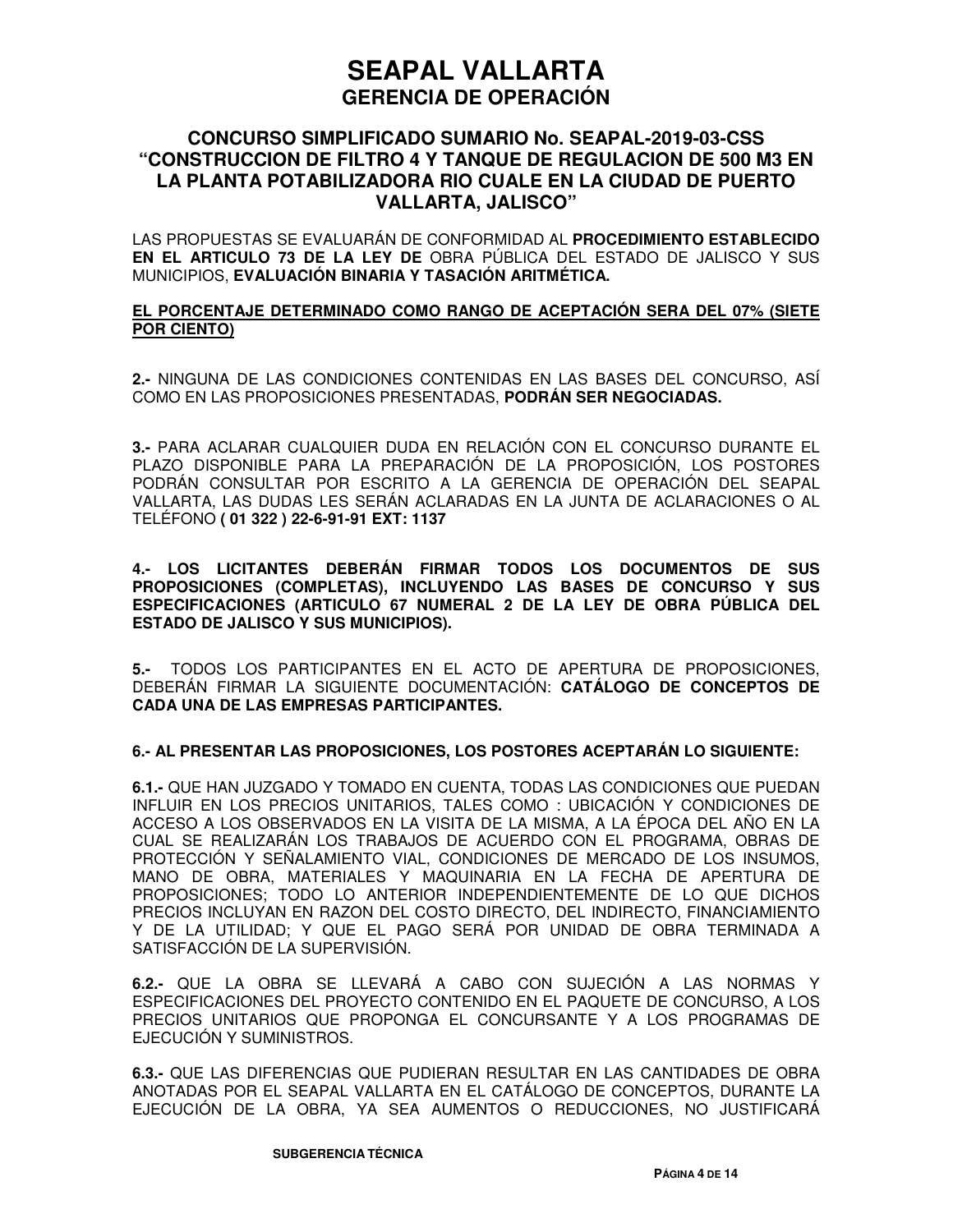## **CONCURSO SIMPLIFICADO SUMARIO No. SEAPAL-2019-03-CSS "CONSTRUCCION DE FILTRO 4 Y TANQUE DE REGULACION DE 500 M3 EN LA PLANTA POTABILIZADORA RIO CUALE EN LA CIUDAD DE PUERTO VALLARTA, JALISCO"**

RECLAMACIÓN ALGUNA DEL CONTRATISTA EN RELACIÓN CON LOS PRECIOS UNITARIOS RESPECTIVOS.

**6.4.-** QUE SE PROPONDRÁN PRECIOS UNITARIOS ÚNICAMENTE PARA LOS CONCEPTOS CONTENIDOS EN EL CATÁLOGO DE CONCEPTOS Y QUE NO DEBERÁN PROPONERSE ALTERNATIVAS QUE MODIFIQUEN LO ESTABLECIDO EN ESTE PLIEGO DE REQUISITOS.

**6.5.-** QUE LA EJECUCIÓN DE LAS OBRAS SE AJUSTARÁ A LAS INVERSIONES QUE AUTORIZA EL SEAPAL VALLARTA PARA EL EJERCICIO VIGENTE.

**6.6.-** QUE EN NINGÚN CASO SE CONSIDERARÁ QUE LAS MODIFICACIONES AL PROGRAMA DE EJECUCIÓN FORMULADO POR EL POSTOR, MOTIVADAS POR CAUSAS AJENAS AL SEAPAL VALLARTA DERIVADAS DE LA INCORRECTA E INEFICIENTE OPERACIÓN DE SUS EQUIPOS E INSTALACIONES IMPLICARÁN CAMBIO ALGUNO DE LOS PRECIOS UNITARIOS COTIZADOS POR EL MISMO, PARA LOS CONCEPTOS CONTENIDOS EN EL CATÁLOGO CORRESPONDIENTE.

**7.-** TODOS LOS DOCUMENTOS REQUERIDOS EN EL **CAPÍTULO III** DE ESTAS BASES, DEBERÁN PRESENTARSE EN LOS FORMATOS PROPORCIONADOS POR EL SEAPAL VALLARTA.

#### **MOTIVOS PARA RECHAZAR UNA PROPUESTA**

#### **8.- EN LOS ACTOS DE PRESENTACIÓN Y APERTURA, EL SEAPAL VALLARTA, RECHAZARÁ LAS PROPOSICIONES EN LOS CASOS SIGUIENTES:**

**8.1-** CUANDO NO SE PRESENTE EL LICITANTE CON PUNTUALIDAD A LA HORA INDICADA EL DIA DEL ACTO DE APERTURA.

**8.2.-** CUANDO CUALQUIERA DE LOS SOBRES QUE CONTENGAN LAS PROPUESTAS NO ESTÉ CERRADO DEBIDAMENTE EN FORMA INVIOLABLE Y NO ESTÉ ROTULADO CON EL NÚMERO DE CONCURSO Y NOMBRE DE LA EMPRESA PARTICIPANTE.

**8.3.-** CUANDO EL POSTOR NO PRESENTE CUALQUIERA DE LOS DOCUMENTOS SOLICITADOS, LOS PRESENTE INCOMPLETOS, HAYA OMITIDO ALGÚN REQUISITO DE LAS BASES DE CONCURSO O LOS MODIFIQUE EN CUANTO A SU FORMA O CONTENIDO.

**8.4.-** CUANDO ALGUNA DE LAS HOJAS DE LOS DOCUMENTOS DE LAS BASES DEL CONCURSO, NO VENGA FIRMADO DEBIDAMENTE POR EL REPRESENTANTE DE LA EMPRESA.

**8.5.-** CUANDO EL CATÁLOGO DE CONCEPTOS (**DOCUMENTO N° E1**), PRESENTA TACHADURAS O ENMENDADURAS YA SEA CON CORRECTOR LÍQUIDO, O ETIQUETAS, O SE PRESENTE MODIFICADO EN FORMA AL QUE ORIGINALMENTE SE ENTREGÓ.

**8.6.-**CUANDO SE PRESENTEN DOCUMENTOS ESCRITOS A LÁPIZ O DATOS MANUSCRITOS.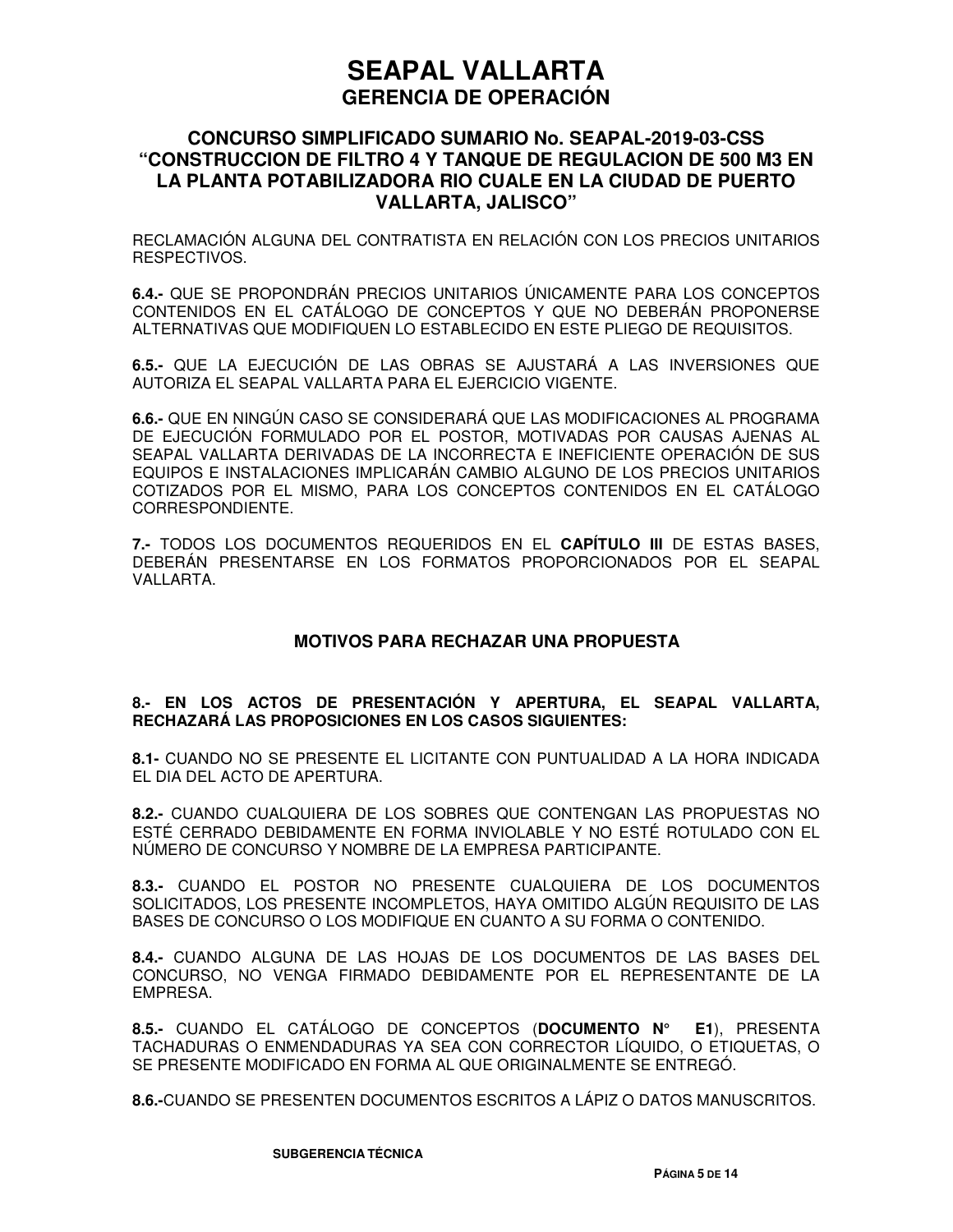## **CONCURSO SIMPLIFICADO SUMARIO No. SEAPAL-2019-03-CSS "CONSTRUCCION DE FILTRO 4 Y TANQUE DE REGULACION DE 500 M3 EN LA PLANTA POTABILIZADORA RIO CUALE EN LA CIUDAD DE PUERTO VALLARTA, JALISCO"**

**8.7.-** CUANDO A LA EMPRESA LE FALTE ANOTAR UN PRECIO UNITARIO CON LETRA EN EL CATÁLOGO DE CONCEPTOS (**DOCUMENTO N° E1**).

**8.8.-** CUANDO EXISTA DIFERENCIA ENTRE EL IMPORTE ANOTADO CON LETRA EN EL ESCRITO DE PROPOSICIÓN (**DOCUMENTO N° E2**) Y EL ANOTADO COMO IMPORTE TOTAL EN EL CATÁLOGO DE CONCEPTOS (**DOCUMENTO N° E1**).

**9.- SERÁN RECHAZADAS POR EL SEAPAL VALLARTA, POSTERIORMENTE AL ACTO DE APERTURA O DURANTE LA REVISIÓN DE LOS DOCUMENTOS, EN LOS CASOS SIGUIENTES:** 

**9.1.-** CUANDO EXISTA DIFERENCIA ENTRE EL ANÁLISIS DE PRECIO UNITARIO PRESENTADO (DOCUMENTO **N° E5**) Y EL PRECIO ANOTADO CON LETRA EN EL CATÁLOGO DE CONCEPTOS (DOCUMENTO **N° E1)**.

**9.2.-** CUANDO FALTE UNO O MAS DE LOS ANÁLISIS DE PRECIOS UNITARIOS SOLICITADOS EN EL CATÁLOGO DE CONCEPTOS (DOCUMENTO **N° E1**), QUE FORMA PARTE DE ESTAS BASES.

**9.3.-** CUANDO EN LOS ANÁLISIS DE PRECIOS UNITARIOS SE CONSIDEREN PRECIOS DIFERENTES A LOS REPORTADOS EN LA EXPLOSIÓN DE INSUMOS (DOCUMENTO **N° E4**).

**9.4.-** CUANDO EL CÁLCULO E INTEGRACIÓN DE LOS ANÁLISIS DE PRECIOS UNITARIOS (**DOCUMENTO N° E5**), NO SE REALICE CONFORME A LAS DISPOSICIONES QUE PARA ÉSTE DICTEN LAS BASES.

**9.5.-** CUANDO DENTRO DE SUS ANÁLISIS DE PRECIOS UNITARIOS NO CONTENGAN LOS INSUMOS DE MATERIALES, MANO DE OBRA, EQUIPO O MAQUINARIA NECESARIOS PARA LA EJECUCIÓN DEL MISMO.

**9.6.-** CUANDO EN LOS ANÁLISIS DETALLADOS DE PRECIOS UNITARIOS, HAGAN INTERVENIR DESTAJOS O LOTES POR CONCEPTO DE MANO DE OBRA, MATERIALES Y EQUIPOS; O SE INDIQUE COMO SUBCONTRATO Y NO SE DESGLOSE EL PRECIO UNITARIO DEL MISMO EN SUS INSUMOS DE MATERIALES, MANO DE OBRA, HERRAMIENTA Y EQUIPO.

**9.7.-** CUANDO NO PRESENTEN LOS DATOS DEL DESGLOSE DEL ANÁLISIS PARA LA DETERMINACIÓN DEL COSTO INDIRECTO, FINANCIAMIENTO Y UTILIDAD, O QUE ÉSTE SEA DIFERENTE AL UTILIZADO EN LOS ANÁLISIS DE PRECIOS UNITARIOS **(DOCUMENTO No. E5**), O QUE UNA VEZ REVISADO EL CÁLCULO DE ÉSTOS, SE ENCUENTREN ERRORES ARITMÉTICOS Y EXISTA DIFERENCIA CON EL UTILIZADO EN EL DOCUMENTO No. E5.

**9.8.-** CUANDO EN EL CÁLCULO DE FINANCIAMIENTO NO SE REFLEJE EL PAGO POR ANTICIPO Y/O LA TASA DE INTERÉS A QUE SE REFIERE EL DOCUMENTO No. E12

**9.9.-** CUANDO PROPONGAN ALTERNATIVAS AL CALENDARIO DE EJECUCIÓN DE LOS TRABAJOS (DOCUMENTO N° E3 ) MAYORES EN PLAZO A LOS TIEMPOS ESTABLECIDOS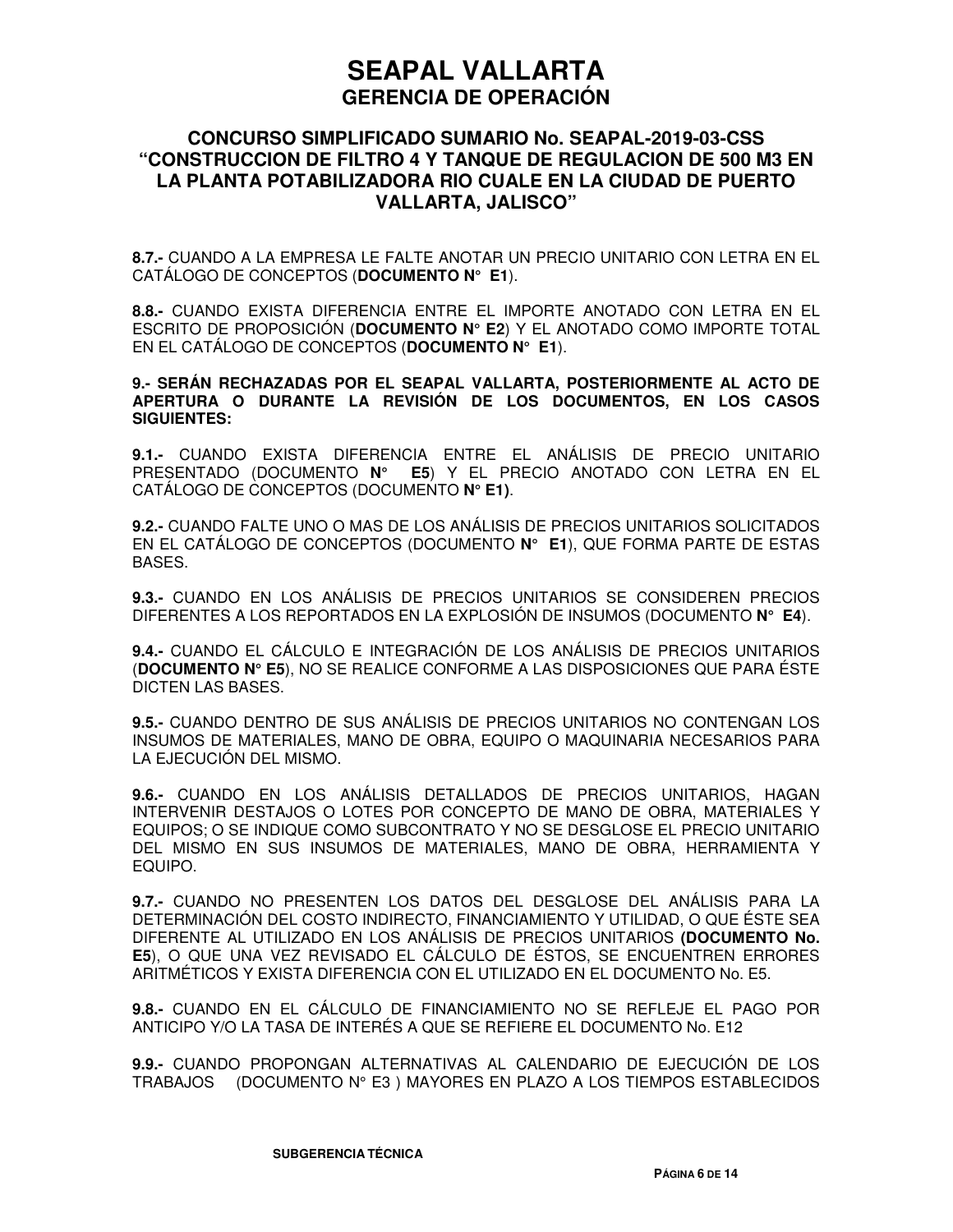## **CONCURSO SIMPLIFICADO SUMARIO No. SEAPAL-2019-03-CSS "CONSTRUCCION DE FILTRO 4 Y TANQUE DE REGULACION DE 500 M3 EN LA PLANTA POTABILIZADORA RIO CUALE EN LA CIUDAD DE PUERTO VALLARTA, JALISCO"**

POR EL SEAPAL VALLARTA Y/O QUE PRESENTEN DICHO CALENDARIO CON ACTIVIDADES INCONGRUENTES EN CUANTO A SU ORDEN O PLAZO DE EJECUCIÓN.

**9.10.-** CUANDO NO CONSIDERE EN SU PROPUESTA LO ESTABLECIDO EN LA MINUTA DE LA JUNTA DE ACLARACIONES (DOCUMENTO Nº T3).

**9.11.-** QUE MODIFIQUEN LAS ESPECIFICACIOES ESTABLECIDAS POR EL SEAPAL VALLARTA, EN ESTAS BASES Y SU CATÁLOGO DE CONCEPTOS.

**79.12.-** CUANDO EN EL CÁLCULO DE UTILIDAD, NO SE REFLEJE ALGUNO DE LOS RUBROS SOLICITADOS EN EL DOCUMENTO N° E12 ( ISR, PTU).

**9.13.-** QUE SE PONGA DE ACUERDO CON OTROS LICITANTES PARA CUALQUIER OBJETO QUE PUDIERA DESVIRTUAR EL CONCURSO.

**9.14.-** CUANDO FALTE AL MENOS UNO DE LOS ANÁLISIS BÁSICOS QUE INTERVIENEN EN LOS ANÁLISIS DE PRECIOS UNITARIOS SOLICITADOS EN EL DOCUMENTO N° E5, QUE FORMA PARTE DE ESTAS BASES.

**9.15.-** CUANDO LOS PROGRAMAS DE ADQUISICIÓN DE MATERIALES (DOCUMENTO N° E14); PROGRAMA DE UTILIZACIÓN DE MAQUINARIA (DOCUMENTO N° E13), NO SEAN CONGRUENTES CON EL PROGRAMA DE EJECUCIÓN DE LOS TRABAJOS (DOCUMENTO N° E3).

**9.16.-** CUANDO NO CONSIDEREN TRABAJADORES DE LA ESPECIALIDAD REQUERIDA PARA LA EJECUCIÓN DE LOS CONCEPTOS MAS SIGNIFICATIVOS.

**9.17.-** CUANDO LA MAQUINARIA Y EL EQUIPO DE CONSTRUCCIÓN NO SEAN LOS ADECUADOS, NECESARIOS Y SUFICIENTES PARA EJECUTAR LOS TRABAJOS OBJETO DE EL CONCURSO Y QUE LOS DATOS NO COINCIDAN CON EL LISTADO DE MAQUINARIA Y EQUIPO PRESENTADO EN LA RELACIÓN DE MAQUINARIA (DOCUMENTO N° E16).

**9.18.-** CUANDO SE CONSIDERE QUE LOS PRECIOS UNITARIOS DE LAS PROPUESTAS PRESENTADAS POR LOS LICITANTES NO SON ACEPTABLES, CUANDO SE PROPONGAN IMPORTES QUE NO PUEDAN SER PAGADOS POR EL SEAPAL VALLARTA.

**9.19.-** CUANDO LA EMPRESA PRESENTE PROPUESTA INSOLVENTE, DE ACUERDO A LOS CRITERIOS PARA EVALUACIÓN, PROPUESTOS.

**9.20.-** CUANDO NO SATISFAGAN CUALQUIERA DE LOS REQUISITOS DETERMINADOS EN ESTAS BASES Y SUS APÉNDICES, Y QUE NO HAYAN SIDO DETECTADOS EN EL ACTO DE PRESENTACIÓN Y APERTURA DE PROPOSICIONES.

**9.21.-** CUANDO LA EMPRESA NO PRESENTE LA IMPRESIÓN DEL CATÁLOGO DE CONCEPTOS GENERADO DEL FORMATO PROPORCIONADO EN CD-ROM POR EL SEAPAL VALLARTA.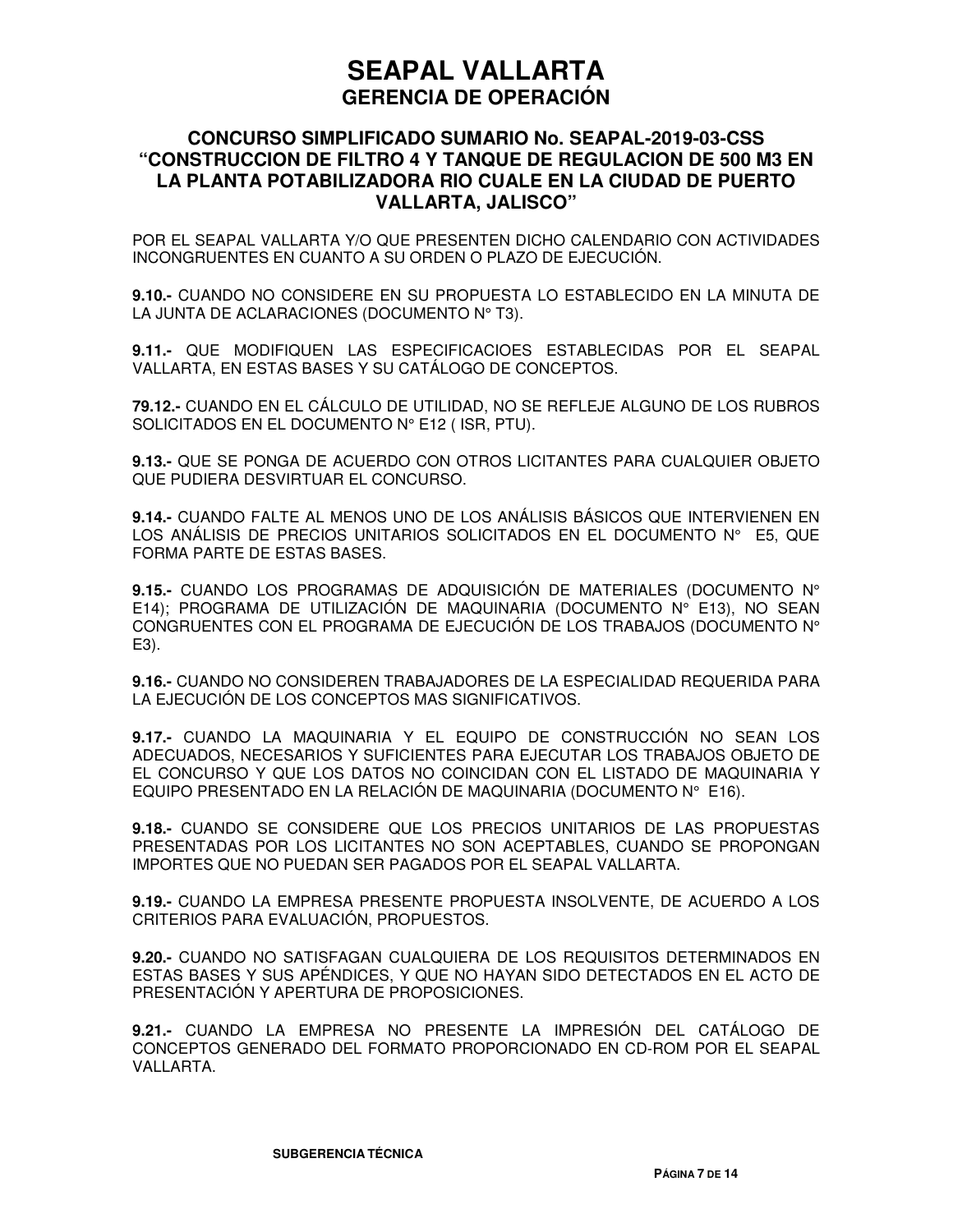## **CONCURSO SIMPLIFICADO SUMARIO No. SEAPAL-2019-03-CSS "CONSTRUCCION DE FILTRO 4 Y TANQUE DE REGULACION DE 500 M3 EN LA PLANTA POTABILIZADORA RIO CUALE EN LA CIUDAD DE PUERTO VALLARTA, JALISCO"**

**10.-** LAS CIRCULARES QUE EN SU CASO SE EXPIDAN POR EL SEAPAL VALLARTA, RELATIVAS AL PRESENTE CONCURSO Y LAS DISPOSICIONES QUE CONTENGAN, SE CONSIDERARÁN VÁLIDAS DURANTE LA VIGENCIA DEL CONTRATO Y SUS CONVENIOS ADICIONALES, EN SU CASO CUANDO EN LAS CIRCULARES SE ENTREGUE CATÁLOGO DE CONCEPTOS Y CANTIDADES DE OBRA COMPLEMENTARIOS, DEBERÁN ANEXARSE AL FINAL DEL CATÁLOGO DE CONCEPTOS ORIGINAL.

**11.-** LAS PROPOSICIONES PRESENTADAS POR LOS POSTORES QUE RESULTEN 1º Y 2º LUGAR, ASÍ COMO SUS ANEXOS, SERÁN CONSERVADAS POR EL SEAPAL VALLARTA. LAS PROPUESTAS RESTANTES SERÁN DEVUELTAS A QUIEN CORRESPONDA, PREVIA SOLICITUD DESPUÉS DE QUINCE DIAS NATURALES CONTADOS A PARTIR DE LA FECHA EN QUE SE DE A CONOCER EL FALLO DEL CONCURSO, DESPUES DE ESTE PLAZO, EL SEAPAL NO SE HARÁ RESPONSABLE DE LA DOCUMENTACION RECIBIDA.

**12.-** EL CONTRATISTA A QUIEN SE LE ADJUDIQUE EL CONCURSO, DEBERÁ FIRMAR EL CONTRATO DENTRO DEL PLAZO QUE FIJE EL SEAPAL VALLARTA, **EL CUAL NO SERA MAYOR DE 3 DIAS HABILES CONTADOS A PARTIR DE LA FECHA ESTABLECIDA EN EL ACTA DE FALLO,** DEBIENDO ENTREGAR EN LAS OFICINAS DEL SEAPAL VALLARTA, LAS FIANZAS A FAVOR DEL **SISTEMA DE LOS SERVICIOS DE AGUA POTABLE, DRENAJE Y ALCANTARILLADO DE PUERTO VALLARTA,** PARA EL CUMPLIMIENTO DEL MISMO, DE NO CUMPLIRSE CON AMBOS REQUISITOS SE APLICARÁ, LA PENA CONVENCIONAL POR EL RETARDO EN EL CUMPLIMIENTO DE LA OBLIGACION.

**13.-** EL CONTRATISTA A QUIEN SE LE ADJUDIQUE EL CONTRATO, DEBERA ENTREGAR EL PROGRAMA DE EJECUCION DE LOS TRABAJOS, DETALLADOS POR PARTIDAS, CONSIGNANDO POR PERIODOS LAS CANTIDADES POR EJECUTAR E IMPORTES CORRESPONDIENTES Y EL PROGRAMA DE FLUJO DE RECURSOS.

**14.-** EL OTORGAMIENTO DE LOS ANTICIPOS PARA LA REALIZACION DE LA OBRA PUBLICA, SE PACTARA EN EL CONTRATO CONFORME A LAS SIGUIENTES BASES:

**14.1.-** PARA EL INICIO DE LOS TRABAJOS, SE OTORGARÁ UN **5%** (CINCO PORCIENTO) DE LA ASIGNACION APROBADA AL CONTRATO CORRESPONDIENTE PARA EL PRIMER EJERCICIO.

**14.2.-** ADEMAS DEL ANTICIPO A QUE SE REFIERE LA FRACCION ANTERIOR, SE OTORGARÁ UN **25%** (VEINTICINCO PORCIENTO) DE LA ASIGNACION APROBADA EN EL EJERCICIO DE QUE SE TRATE, PARA LA COMPRA DEL EQUIPO Y MATERIALES DE INSTALACION PERMANENTE.

**15.-** EL INICIO DE LOS TRABAJOS SERA COMO SE ESTABLECE EN EL ARTICULO 103 DE LA LEY DE OBRA PUBLICA DEL ESTADO DE JALISCO Y SUS MUNICIPIOS.

**16.-** LOS PRECIOS UNITARIOS PROPUESTOS, SERAN FIJOS Y NO ESTARAN SUJETOS A REVISION DURANTE LA REALIZACION DE LA OBRA, SOLO SE RECONOCERAN TRABAJOS EXTRAORDINARIOS Y AJUSTES DE COSTOS EN LOS TERMINOS ESTABLECIDOS EN LOS ARTICULOS 106 Y 107 DE LA LEY DE OBRA PUBLICA DEL ESTADO DE JALISCO Y SUS MUNICIPIOS.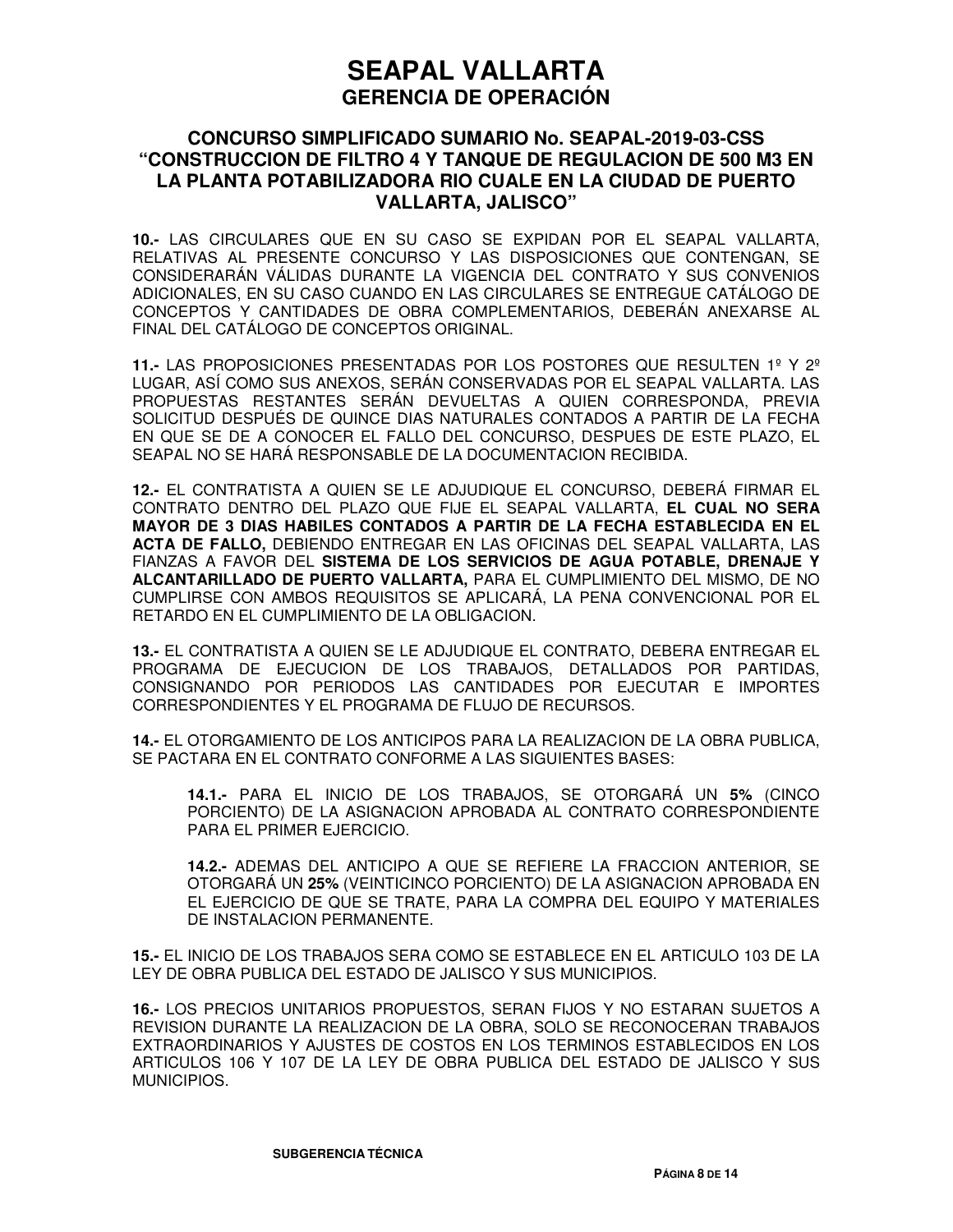## **CONCURSO SIMPLIFICADO SUMARIO No. SEAPAL-2019-03-CSS "CONSTRUCCION DE FILTRO 4 Y TANQUE DE REGULACION DE 500 M3 EN LA PLANTA POTABILIZADORA RIO CUALE EN LA CIUDAD DE PUERTO VALLARTA, JALISCO"**

**17.-** AL TERMINAR EL ACTO DE APERTURA DE LAS PROPOSICIONES, SE ENTREGARA A LOS POSTORES UNA COPIA DEL ACTA RELATIVA AL CONCURSO.

**18.-** QUE TIENEN, CONOCEN, ACEPTAN Y APLICARAN EN SU PROPOSICION Y DURANTE LA PRESENTACION DE SUS SERVICIOS **LAS NORMAS TECNICAS PARA LA CONSTRUCCION E INSTALACIONES DE OBRA PÚBLICA DEL SEAPAL VALLARTA.**

**19.-** EL CONTRATISTA A QUIEN SE LE ADJUDIQUE EL CONTRATO, ACEPTARÁ QUE LE SEA RETENIDO EL **0.5% ( CINCO AL MILLAR )** SOBRE EL IMPORTE DE CADA UNA DE LAS ESTIMACIONES DE LOS TRABAJOS CORRESPONDIENTES ( ANTES DE I.V.A. ), POR CONCEPTO DE LOS SERVICIOS DE VIGILANCIA, INSPECCION Y CONTROL DE LAS OBRAS Y SERVICIOS, DE CONFORMIDAD AL ARTICULO **4** DE LA LEY DE OBRA PUBLICA DEL ESTADO DE JALISCO Y SUS MUNICIPIOS**.**

## **CAPITULO III DOCUMENTOS DE LA PROPUESTA DE CONCURSO ( DOCUMENTOS QUE INTEGRAN LA PROPUESTA )**

PARA EFECTO DE LA PRESENTACION DE LA PROPUESTA, LOS CONCURSANTES DEBERAN ENTREGAR EN EL ACTO DE PRESENTACION Y APERTURA, EN LA FECHA Y HORA SEÑALADOS EN ESTAS BASES, SERÁ MEDIANTE **DOS SOBRES CERRADOS** QUE CONTENGAN POR SEPARADO LA PROPUESTA TÉCNICA Y LA PROPUESTA ECONÓMICA. LA DOCUMENTACIÓN DISTINTA A LAS PROPUESTAS PUEDE ENTREGARSE, A ELECCIÓN DEL LICITANTE, DENTRO O FUERA DEL SOBRE QUE CONTENGA LA PROPUESTA TÉCNICA, ROTULADO CON EL NUMERO DE CONCURSO Y NOMBRE DE LA EMPRESA PARTICIPANTE, CONTENIENDO LOS DOCUMENTOS QUE A CONTINUACION SE DETALLAN:

#### **PROPUESTA TÉCNICA**

**DOCUMENTO T1.- CARTA INVITACIÓN,** ACOMPAÑADA DE ESCRITO DE ACEPTACIÓN EN PAPEL MEMBRETADO DE LA EMPRESA Y FIRMADA POR EL REPRESENTANTE LEGAL

**DOCUMENTO T2.- COPIA DEL ACTA DE LA VISITA AL LUGAR DE LA OBRA** EN DONDE CONSTE LA ASISTENCIA DE LA EMPRESA O CONTRATISTA. ES EL DOCUMENTO QUE SE ENTREGA EL DIA DE LA VISITA DE OBRA FIRMADO POR EL REPRESENTANTE DESIGNADO POR EL SEAPAL VALLARTA; O CARTA **EN PAPEL MEMBRETADO DE LA EMPRESA** DONDE MANIFIESTE HABER VISITADO Y EXAMINADO CON DETENIMIENTO EL SITIO DONDE SE REALIZARAN LAS OBRAS Y OBSERVADO LAS PECULIARIDADES DEL TERRENO Y SUS CONDICIONES AMBIENTALES Y PREVEER LAS POSIBLES CONTINGENCIAS QUE LLEGAREN A PRESENTARSE EN EL DESARROLLLO DE LAS OBRAS.

**DOCUMENTO T3.- COPIA DE LA MINUTA DE LA JUNTA ACLARATORIA,** FIRMADA EN SEÑAL DE CONOCIMIENTO Y ACEPTACION DE LOS ACUERDOS AHÍ TOMADOS, **DEBERA SER FIRMADA CON RUBRICA COMPLETA Y EN ORIGINAL,** O MANIFESTACION ESCRITA **EN PAPEL MEMBRETADO DE LA EMPRESA** DE CONOCER EL ACTA DE LA JUNTA DE ACLARACIONES, EN SU CONTENIDO Y ALCANCES, Y ESTAR CONFORME CON TODAS LAS

**SUBGERENCIA TÉCNICA**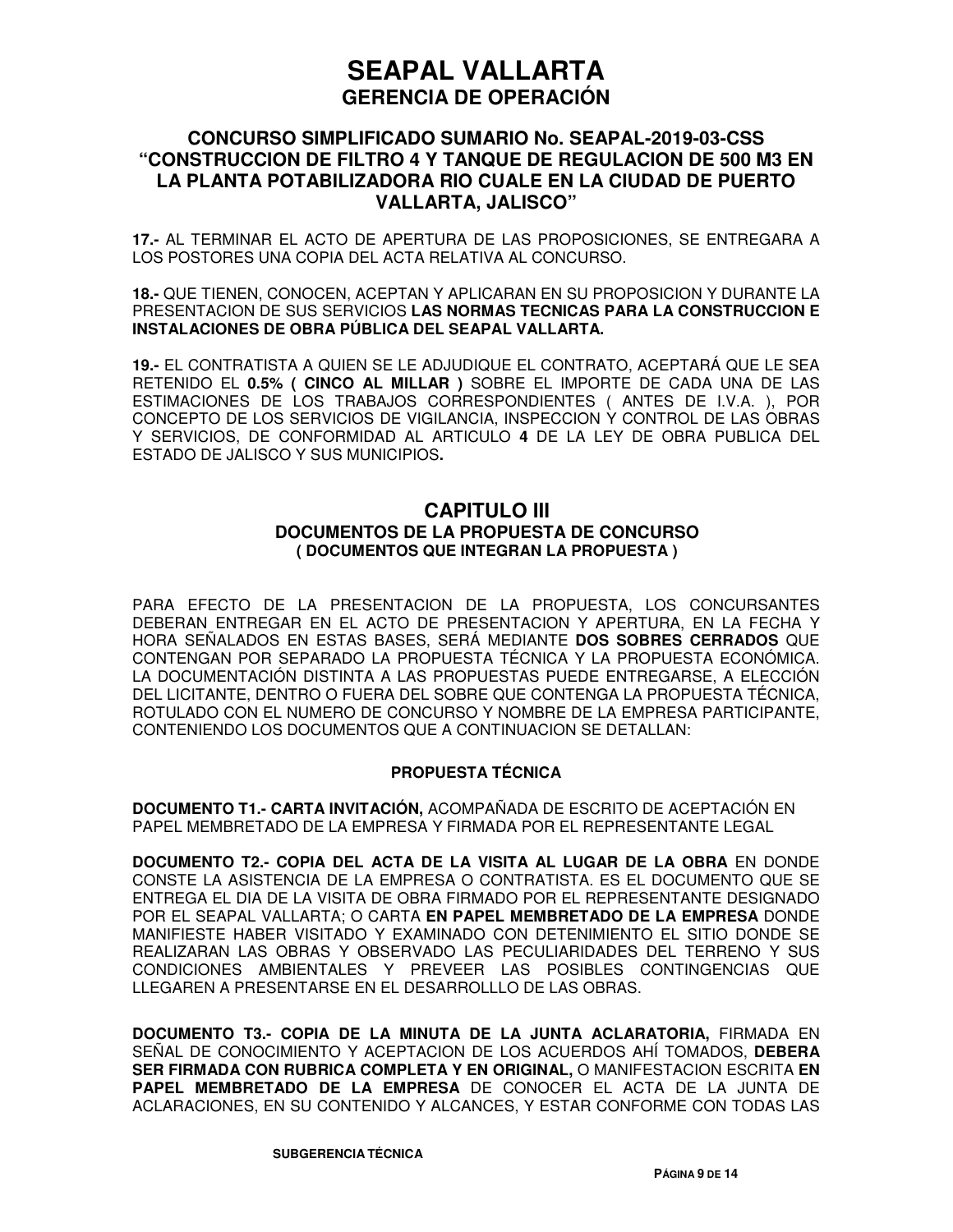### **CONCURSO SIMPLIFICADO SUMARIO No. SEAPAL-2019-03-CSS "CONSTRUCCION DE FILTRO 4 Y TANQUE DE REGULACION DE 500 M3 EN LA PLANTA POTABILIZADORA RIO CUALE EN LA CIUDAD DE PUERTO VALLARTA, JALISCO"**

PARTICULARIDADES Y ACUERDOS QUE SE TOMARON Y QUE HAN SIDO CONSIDERADOS EN LA ELABORACION DE LA PROPUESTA**.**

**DOCUMENTO T4.- CIRCULARES ACLARATORIAS** QUE EXPIDA EL SEAPAL VALLARTA **(EN CASO QUE LAS HUBIERA).** 

**DOCUMENTO T5.- BASES DE CONCURSO,** SIENDO LOS FORMATOS PROPORCIONADOS POR EL SEAPAL VALLARTA, LOS CUALES DEBERAN SER LEIDOS Y **FIRMADOS CON RUBRICA COMPLETA Y ORIGINAL EN TODAS SUS HOJAS.**

**DOCUMENTO T6.- ESPECIFICACIONES COMPLEMENTARIAS DE CONSTRUCCION** (LAS QUE SE ADICIONAN A ESTAS BASES), LAS CUALES DEBERAN SER **FIRMADAS CON RUBRICA COMPLETA Y ORIGINAL EN TODAS SUS HOJAS** (EN CASO DE QUE LAS HUBIERA).

**DOCUMENTO T7.- LISTADO DE PLANOS** QUE SERA ENTREGADO COMO PARTE INTEGRANTE DE LA PROPUESTA, **FIRMADO CON RUBRICA COMPLETA Y ORIGINAL EN TODAS SUS HOJAS,** ACOMPAÑADA DE LOS PLANOS DE LA OBRA OBJETO DEL CONCURSO, **FIRMADOS EN ORIGINAL** (EN CASO DE QUE LOS HUBIERA).

**DOCUMENTO T8.- MODELO DE CONTRATO** AL CUAL SE SUJETARA EL CONTRATISTA SELECCIONADO PARA EJECUTAR LA OBRA, MISMO QUE DEBERA **FIRMAR CON RUBRICA COMPLETA Y ORIGINAL EN TODAS SUS HOJAS.**

#### **PROPUESTA ECONÓMICA**

**DOCUMENTO E1.- CATALOGO DE CONCEPTOS** QUE CONTIENE: UNIDADES DE MEDICION, CANTIDADES DE TRABAJOS, PRECIOS UNITARIOS, IMPORTES POR PARTIDA, POR CAPITULO, RESUMEN POR PARTIDAS Y EL TOTAL DE LA PROPOSICION (ESTE DOCUMENTO SERA EL QUE RESULTE DE LA IMPRESIÓN DEL PROGRAMA PROPORCIONADO EN CD-ROM POR EL SEAPAL VALLARTA) **FIRMADO DEBIDAMENTE EN TODAS Y CADA UNA DE SUS HOJAS, POR EL REPRESENTANTE LEGAL DE LA EMPRESA.**

EN ESTE FORMATO DEBERAN ANOTARSE CON NUMERO Y LETRA EL PRECIO UNITARIO DE CADA UNO DE LOS CONCEPTOS QUE CONTIENE EL CATALOGO Y CON NUMERO EL IMPORTE. NO DEBERA PRESENTAR TACHADURAS, ENMENDADURAS, CORRECTOR LIQUIDO O ETIQUETAS.

EN CASO DE EXISTIR DIFERENCIA ENTRE EL PRECIO UNITARIO ANOTADO CON LETRA Y EL ANOTADO CON NUMERO EN EL CATALOGO DE CONCEPTOS, PREVALECERA EL ANOTADO CON LETRA.

EN CASO DE ENCONTRARSE ERRORES EN LAS OPERACIONES ARITMETICAS EN EL CATALOGO DE CONCEPTOS, SE RECONOCERA COMO CORRECTO, EL PRODUCTO DEL VOLUMEN DE OBRA MULTIPLICADO POR EL IMPORTE ASENTADO CON LETRA EN EL PRECIO UNITARIO CORRESPONDIENTE.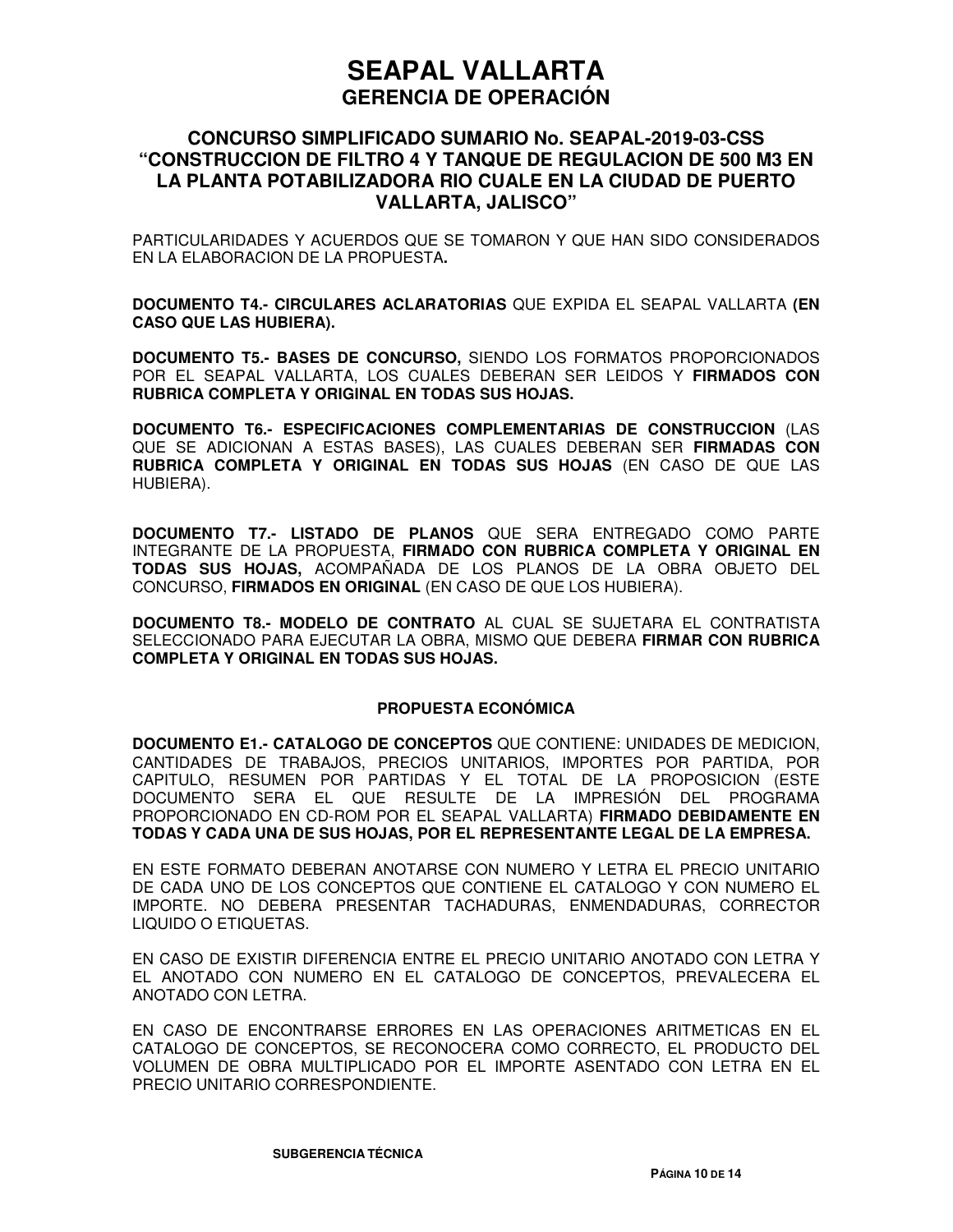### **CONCURSO SIMPLIFICADO SUMARIO No. SEAPAL-2019-03-CSS "CONSTRUCCION DE FILTRO 4 Y TANQUE DE REGULACION DE 500 M3 EN LA PLANTA POTABILIZADORA RIO CUALE EN LA CIUDAD DE PUERTO VALLARTA, JALISCO"**

**DOCUMENTO E2.- ESCRITO DE PROPOSICION,** DEBIDAMENTE FIRMADO POR EL REPRESENTANTE LEGAL, **EN PAPEL MEMBRETADO DE LA EMPRESA**, DEBIENDO INDICAR CON NUMERO Y LETRA EL IMPORTE TOTAL DE LA PROPUESTA, INCLUYENDO EL IVA **(CON FIRMA COMPLETA EN ORIGINAL Y EN TODAS SUS HOJAS), SE ACOMPAÑARÁ CON LA HOJA DE PROPUESTA ECONOMICA INCLIDA EN LOS ANEXOS DE LAS PRESENTES BASES.**

**DOCUMENTO E3.- PROGRAMA DE OBRA FINANCIERO,** INDICADO MONTOS MENSUALES DE EJECUCION DE LOS TRABAJOS, **EL CUAL DEBERA SER FIRMADO EN TODAS SUS HOJAS** RESPETANDO LAS FECHAS DE INICIO Y TERMINACION INDICADAS EN ESTAS BASES.

**DOCUMENTO E4.- EXPLOSION GLOBAL DE INSUMOS** DE TODOS LOS CONCEPTOS CON SUS VOLUMENES TOTALES Y COSTOS CONSIDERADOS, PUESTOS EN EL SITIO DE LOS TRABAJOS (MATERIALES, MANO DE OBRA, MAQUINARIA, HERRAMIENTA Y EQUIPO) Y SIN INCLUIR EL I.V.A.

**DOCUMENTO E5.- ANALISIS DE LOS PRECIOS UNITARIOS** DE LOS CONCEPTOS CONTENIDOS EN EL CATALOGO DE CONCEPTOS (DOCUMENTO No. E1), TOMANDO COMO PROCEDIMIENTO DE ANALISIS, EL RENDIMIENTO POR HORA O TURNO Y ESTARAN ESTRUCTURADOS POR COSTOS DIRECTOS, COSTOS INDIRECTOS, COSTOS DE FINANCIAMIENTO, CARGOS POR UTILIDAD Y CARGOS ADICIONALES (5 AL MILLAR), NO DEBERA INCLUIRSE EL I.V.A. EN EL ANALISIS DEL PRECIO.

EL COSTO DIRECTO INCLUIRA LOS CARGOS POR CONCEPTO DE MATERIALES, MANO DE OBRA, HERRAMIENTA MENOR O MAYOR, MAQUINARIA Y EQUIPO DE CONSTRUCCION.

#### **DEBERAN SER PRESENTADOS EL 100% DE LOS ANALISIS DE PRECIOS UNITARIOS.**

**DOCUMENTO E6.- CD** CONTENIENDO EL CATALOGO DE CONCEPTOS, CON PRECIOS UNITARIOS CON NUMERO Y LETRA E IMPORTES TOTALES EN EXCEL, ADEMÁS SE ENTREGARA LA PROPOSICION COMPLETA ESCANEADA CON FIRMA DEL REPRESENTANTE LEGAL EN EL CD O DVD EN FORMATO PDF, DEBIENDO CAPTURAR EN UN ARCHIVO DIFERENTE CADA UNO DE LOS DOCUMENTOS (EJEM. DOC T-1, T-1.PDF, DOC T-2, T-2.PDF, ETC)..

**DOCUMENTO E7.- ANALISIS DETALLADO DEL FACTOR DE INTEGRACION DEL SALARIO REAL,** CONSIDERANDO EL INFONAVIT Y EL FONDO PARA EL RETIRO ( SAR ), EN EL CASO DE LAS APORTACIONES OBRERO PATRONALES AL I.M.S.S., SE TOMARAN LOS PORCENTAJES VIGENTES A LA FECHA DE LA PRESENTACION DE LA PROPUESTA. DEBERA PRESENTARSE DE ACUERDO A LA LEY DEL I.M.S.S. Y AL FORMATO PROPORCIONADO POR EL SEAPAL VALLARTA (SE DEBERA PRESENTAR UN ANALISIS POR CADA UNA DE LAS CATEGORIAS) NO DEBERA CONSIDERARSE EL I.V.A.

**DOCUMENTO E8.- ANALISIS DE BASICOS** QUE INTERVIENEN EN LOS PRECIOS UNITARIOS SOLICITADOS EN EL CATALOGO DE CONCEPTOS.

**DOCUMENTO E9.- ANALISIS DETALLADO DEL COSTO HORARIO DE LA MAQUINARIA Y EQUIPO DE CONSTRUCCION** QUE SE EMPLEARA EN LA OBRA (EL CARGO POR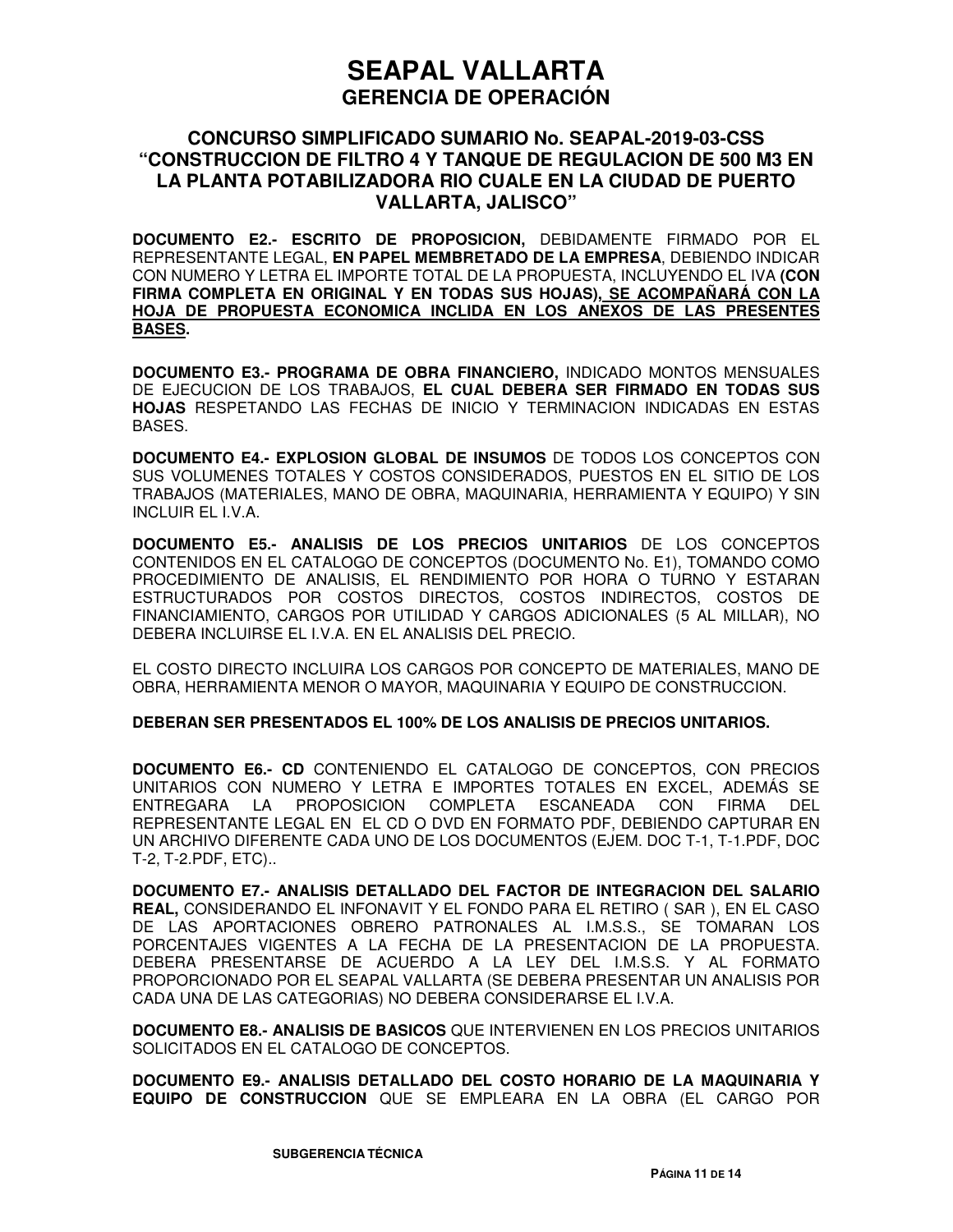## **CONCURSO SIMPLIFICADO SUMARIO No. SEAPAL-2019-03-CSS "CONSTRUCCION DE FILTRO 4 Y TANQUE DE REGULACION DE 500 M3 EN LA PLANTA POTABILIZADORA RIO CUALE EN LA CIUDAD DE PUERTO VALLARTA, JALISCO"**

MAQUINARIA Y EQUIPO DE CONSTRUCCION DEBERA DETERMINARSE CON BASE EN EL PRECIO Y RENDIMIENTOS DE ESTOS CONSIDERADOS COMO NUEVOS Y ACORDE CON LAS CONDICIONES DE EJECUCION DEL CONCEPTO DE TRABAJO CORRESPONDIENTE).

**DOCUMENTO E10.- ANALISIS DEL COSTO INDIRECTO,** EL CUAL ESTARA DESGLOSADO EN LO CORRESPONDIENTE A LA ADMINISTRACION DE OFICINAS CENTRALES Y A LA ADMINISTRACION DE OBRA (ARTICULO 38 NUMERAL 3 DE LA LEY DE OBRA PUBLICA DEL ESTADO DE JALISCO Y SUS MUNICIPIOS).

**DOCUMENTO E11.- ANALISIS DESGLOSADO DEL COSTO DE FINANCIAMIENTO,** EN EL CUAL SE UTILIZARA UNA TASA DE INTERES NO MENOR AL % DEL COSTO PORCENTUAL PROMEDIO MENSUAL CORRESPONDIENTE AL ULTIMO DIA DEL MES ANTERIOR A LA FECHA DE APERTURA DEL CONCURSO, CONSIDERANDO TAMBIEN EL ANTICIPO OTORGADO.

**DOCUMENTO E12.- ANALISIS DE CARGOS POR UTILIDAD,** EL CUAL ESTARA FIJADO POR EL CONTRATISTA MEDIANTE UN PORCENTAJE SOBRE LA SUMA DE LOS COSTOS DIRECTOS, INDIRECTOS Y DE FINANCIAMIENTO, EN DICHO CARGO, ESTARA INCLUIDO UNICAMENTE EL **30%** DEL **IMPUESTO SOBRE LA RENTA ( ISR )** Y **EL 10% DE PARTICIPACIÓN DE LOS TRABAJADORES EN LAS UTILIDADES (PTU**) QUE DEBERA PAGAR LA EMPRESA.

SE DEBE ESPECIFICAR QUE EL PORCENTAJE DE UTILIDAD YA INCLUYE LOS PORCENTAJES SUBRAYADOS, PERO NO DEBE DESGLOSARSE EN LOS ANALISIS DE PRECIOS, NI EN NINGUN OTRO LADO, YA QUE ESTOS PORCENTAJES SON APORTACIONES CON CARGO A LA UTILIDAD DE LAS EMPRESAS.

**DOCUMENTO E13.- PROGRAMA DE UTILIZACION DE MAQUINARIA Y EQUIPO DE CONSTRUCCION,** DESGLOSADO POR CADA EQUIPO, EN IMPORTES PARA CADA PERIODO EN SEMANAS O MESES, PERO SIEMPRE RESPETANDO LAS FECHAS DE INICIO Y TERMINACION INDICADAS EN ESTAS BASES.

**DOCUMENTO E14.- PROGRAMA DE ADQUISICION DE MATERIALES Y EQUIPO DE INSTALACION PERMANTE** EN IMPORTES PARA CADA PERIODO EN SEMANAS O MESES, PERO SIEMPRE RESPETANDO LAS FECHAS DE INICIO Y TERMINACION INDICADAS EN ESTAS BASES.

**DOCUMENTO E15.- PROGRAMA DE UTILIZACION DEL PERSONAL ENCARGADO DE LA DIRECCION, SUPERVISION Y ADMINISTRACION** DE LOS TRABAJOS DESGLOSADO POR CATEGORIAS EN IMPORTES PARA CADA PERIODO EN DIAS CALENDARIO, SEMANAS O MESES, PERO SIEMPRE RESPETANDO LAS FECHAS DE INICIO Y TERMINACION INDICADAS EN ESTAS BASES.

**DOCUMENTO E16.- RELACION DE MAQUINARIA Y EQUIPO DE CONSTRUCCION,** INDICANDO SI SON DE SU PROPIEDAD O RENTADOS, SU UBICACIÓN FISICA ( DOMICILIO ) Y VIDA UTIL, DICHA RELACION DEBERA DE COINCIDIR CON LA MANIFESTADA EN EL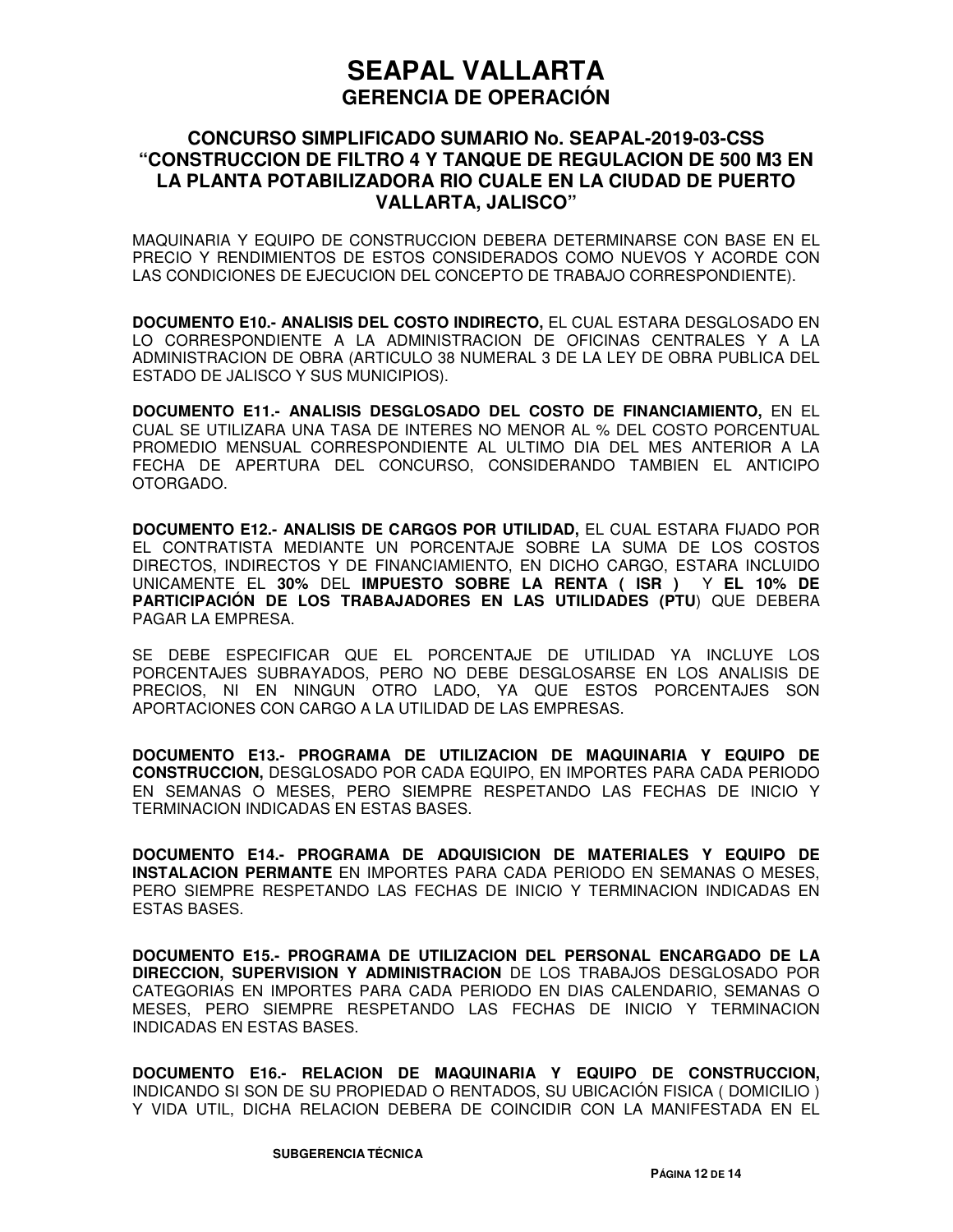## **CONCURSO SIMPLIFICADO SUMARIO No. SEAPAL-2019-03-CSS "CONSTRUCCION DE FILTRO 4 Y TANQUE DE REGULACION DE 500 M3 EN LA PLANTA POTABILIZADORA RIO CUALE EN LA CIUDAD DE PUERTO VALLARTA, JALISCO"**

REGISTRO DEL PADRON DE CONTRATISTAS. EN CASO DE NO CONTAR CON MAQUINARIA PROPIA, SE DEBERAN DE MANIFESTAR LOS DATOS DE LA ARRENDADORA DE LA MISMA.

## **N O T A S:**

**NOTA 1.-** CUANDO EXISTAN RAZONES TECNICAS O ECONOMICAS, DEBIDAMENTE FUNDADAS, EL SEAPAL VALLARTA PODRA AUMENTAR, REDUCIR O CANCELAR ALGUNOS DE LOS CONCEPTOS SEÑALADOS EN EL CATALOGO DE CONCEPTOS, LO CUAL NO JUSTIFICARA RECLAMACION ALGUNA POR PARTE DEL CONTRATISTA EN RELACION A LOS CONCEPTOS MODIFICADOS.

**NOTA 2.-** CUANDO EXISTAN RAZONES TECNICAS O ECONOMICAS, DEBIDAMENTE FUNDADAS, EL SEAPAL VALLARTA PODRA MODIFICAR ALGUNA DE LAS ESPECIFICACIONES DE LOS CONCEPTOS SEÑALADOS EN EL CATALOGO DE CONCEPTOS Y/O PROYECTO, EN CUANTO AL COSTO DE LOS MATERIALES Y SUS INSUMOS, MANO DE OBRA Y SUS RENDIMIENTOS, MAQUINARIA Y SUS RENDIMIENTOS Y HERRAMIENTA EN SU PORCENTAJE, SE DETERMINARA SOBRE LAS MISMAS BASES ESTABLECIDAS EN LA PROPUESTA Y EL PLIEGO DE REQUISITOS DEL CONCURSO RESPECTIVO.

**NOTA 3.-** PARA EFECTO DE ADJUDICACION DE OBRAS, SE CONSIDERA COMO CAPACIDAD DE CONTRATACION DE LAS EMPRESAS CONSTRUCTORAS IGUAL A 4 VECES EL MONTO DE SU CAPITAL CONTABLE MANIFESTADO EN EL REGISTRO DEL PADRON DE CONTRATISTAS. EN CASO DE REBASAR ESTA CAPACIDAD CON CONTRATOS FIRMADOS, OBRAS EN EJECUCION O ASIGNACIONES POR CONCURSOS GANADOS, LA ADJUDICACION DE LA OBRA SE FALLARA A FAVOR DE LA SIGUIENTE PROPUESTA SOLVENTE.

**NOTA 4.-** EL CONTRATISTA TOMARA EN CUENTA QUE ESTA ES UNA OBRA DE BENEFICIO A LA COMUNIDAD Y DEBERA DE CONSIDERAR A LOS VECINOS, EXTREMANDO LAS CONDICIONES DE SEGURIDAD PARA TODOS ELLOS.

**NOTA 5.-** EN CASO DE QUE LA PERSONA QUE FIRME LOS DOCUMENTOS DE CONCURSO NO SEA EL REPRESENTANTE LEGAL, O LOS SOCIOS DE LA EMPRESA; DEBERA PRESENTAR COPIA DEL PODER NOTARIAL E IDENTIFICACION OFICIAL.

**NOTA 6.-** PARA LA EMISION DEL FALLO, SE APLICARA LO ESTABLECIDO EN LA SECCION OCTAVA "DE LA RESOLUCION Y ADJUDICACION DEL CONTRATO", ARTICULOS 78, 79, 80 y 81 DE LA LEY DE OBRA PUBLICA DEL ESTADO DE JALISCO Y SUS MUNICIPIOS.

**NOTA 7.-** CONTRA LA RESOLUCIÓN QUE CONTENGA EL FALLO NO PROCEDERÁ RECURSO ALGUNO. SIN EMBARGO, LOS LICITANTES PODRÁN PRESENTAR SU INCONFORMIDAD ANTE LA CONTRALORÍA DEL ESTADO POR CUALQUIER PROCEDIMIENTO QUE CONTRAVENGA LA NORMATIVIDAD, PARA LO CUAL PODRÁN HACERLO MEDIANTE ESCRITO O ELECTRÓNICAMENTE, EN APEGO A LO ESTABLECIDO EN EL ARTÍCULO 61 FRACCION XXII DE LA LEY DE OBRA PUBLICA DEL ESTADO DE